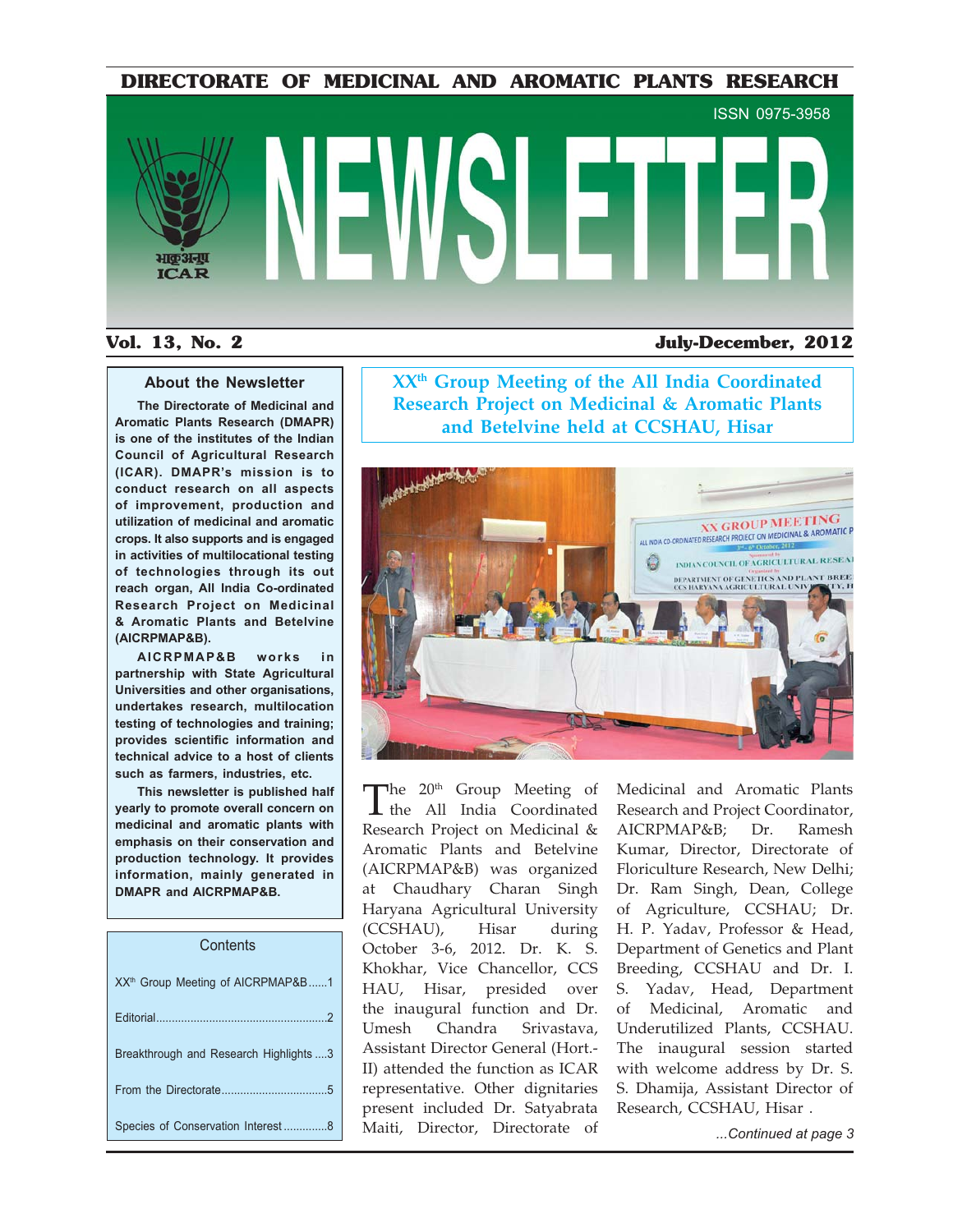# **Editorial**

# Dilemma in crop improvement of medicinal plants

*As a part of agriculture, man started domesticating plants to meet his requirements of food, fuel, clothing and shelter. This is the time when human started to learn how to influence the process of natural evolution so as to breed plant.* 

*Slowly and gradually, this process of expedited evolution, through selection and cultivation of plants, acquired the form of a routine attempt—what we today call 'plant breeding'. In this, heredity, which refers to the passage of various characteristic features from the parent to the progeny, plays an important role. The effects of heredity had been apparent to early man and he had taken advantage of them ever since the advent of agriculture. Agriculture recognised the need for good seed as the first input to grow healthy crop and to get a hefty return. Therefore seed of improved cultivars are of constant demand for increasing yield as well as quality in terms of nutrition, active principles, pest resistance, etc. Improved cultivars are the product of plant breeding efforts. Plant Breeding started as an art of selection by the farmers from the ancient agricultural days which has become a science in modern days with multimillion investment in both public and private sector. However, art of selection has not been vanished from the scene rather it has become an integral part of the science and moving hand in hand.* 

*Farmers also have not lost their importance rather they have become integral part of the process by their participatory involvement in plant breeding. They have the mastery in art of selection which can not be replaced by scientific gadgets. Farmers participation in plant breeding therefore has rightly been recognized by the Protection of Plant Varieties and Farmers' Right Authority (PPVFRA) by making provision for registration of Farmers' variety. Today a large number of farmers' variety has been registered by the authority to reward the farming community.* 

*This process has been yielding good results in all cereals, pulses, oilseeds, fruits and vegetables but did not find acceptance in totality for improvement of medicinal plants. The obvious reason for low acceptance is due to lack of understanding of mode of action* 

*of majority of medicinal plants that are used in Ayurvedic preparations. In most of the cases, there is not a single bio-active molecule rather they are mixture of various groups of chemicals such as flavonoids, alkaloids, glycosides, terpenoids, phenols, etc which synergistically produce the curative result and their proportion is also important. Plant breeding for quality improvement in terms of increasing the percentage of these chemicals are possible only when the medicinal plants are used for extraction of specific chemicals such as sennoside from Senna; morphine from opium poppy; quinine fron Cinchona; artemisinin from Artemesia. But when breeding of those medicinal plants used in Ayurveda, Siddha, tribal and folk medicines are concerned, it becomes difficult to set the breeding objectives. Problem of setting the breeding objectives in terms of increasing the quality of a particular constituent will not be accepted because it will upset the dosages prescribed and also efficacy will be altered. Therefore, each new variety of particular species has to be supported by further standardization of either dosage or quantity of the species in a codified Ayurvedic drug, which will jeopardise the entire Ayurvedic, Siddha and Unani medicines preparation.*

*At present the scope of plant breeding efforts in these group of plants would be limited to disease and insect pest resistance and yield improvement without compromising the initial quality in terms of chemical constituents. This is also a grey area to the researchers since there is no base value in terms of bio-active molecules available in various species of plants those have been considered as quality material in Ayurvedic preparations. So far Ayurvedic industry demands are concerned only right species with clean material are considered as quality standard. We therefore, are in cross road and need to put our lot of efforts to identify species-wise quality parameters before taking up any breeding programme in medicinal plants used for Ayurvedic medicines.* 

*I wish that my scientist friends should ponder upon this dilemma and find the way out. Jai Hind!*

 *Satyabrata Maiti*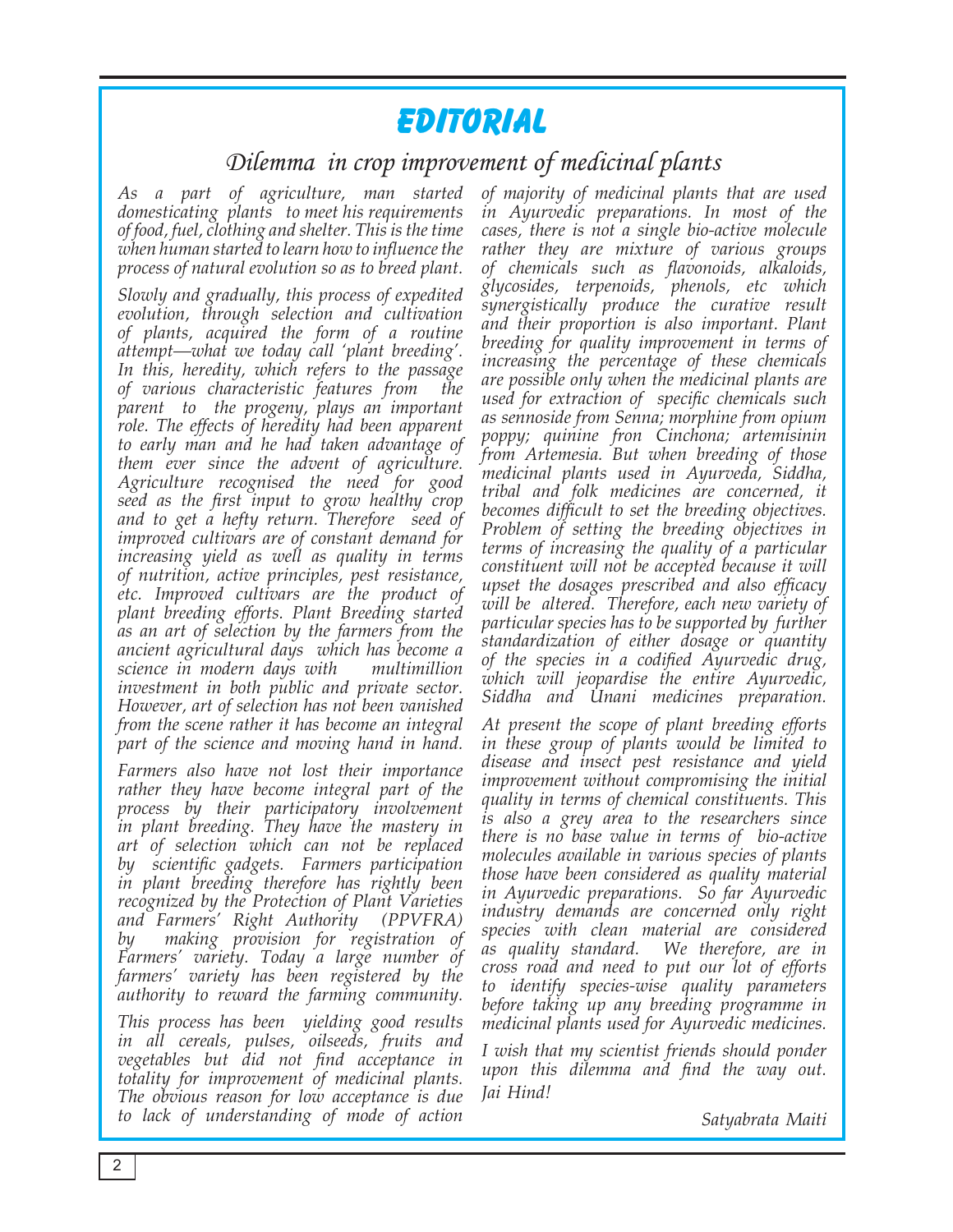**T**. Maiti, presented salient<br>achievements by the<br>rdinating centres and achievements coordinating mentioned categorically that AICRPMAP&B centres are located in every state except Jammu and Kashmir and in some of the North Eastern states. He mentioned that thirty five species of medicinal and aromatic plants (MAP) are under investigation in AICRPMAP&B. In context of the agro production technology, he highlighted that market is for the quality products. Mentioning the need for maintenance breeding in MAP, he opined that since seed chain in MAP has not been developed, this activity needs due consideration. Regarding Betelvine research, he mentioned that research on disease and pest resistance is very pertinent.

Dr. Umesh Chandra Srivastava described the growth of AICRPMAP&B and its centres since inception of the project during the Fourth Five Year Plan. He highlighted that India's per capita consumption cost of medicine is lowest in the world and about eighty percent population of the developing countries rely on MAP for primary health care. Sometimes, MAPs are the only means of disease cure among these populations. He also highlighted that approximately twenty five percent medicines of the modern pharmacopeia have originated from MAP. Further, he informed that essential oil blends are widely being used in food,

medicine, cosmetics and toiletries items. Regarding cultivation, he mentioned that about eighty five percent MAP are collected from the forests, therefore, domestication of MAP is very important and protocols for tissue culture of the indigenous plants need to be developed and transferred. ...Continued from page 1 medicine, cosmetics and toiletries to be conducted during the

> Dr. K. S. Khokhar, Vice Chancellor, CCSHAU, Hisar, in his presidential address remarked that medicinal plants are associated with every individual from birth to death either in one form or the other. In context of the importance of the medicinal and aromatic crops, he suggested that these crops could fit in the diversification process of many important crops. However, these crops get least priority at state level as well as at national level. Further, he mentioned that this type of coordinated research programme with more broad based research planning targeted for utilization of genetic biodiversity, improved varieties, production and protection technology and quality assessment is required.

The group meeting was divided into five technical sessions such as Action taken report, Crop Improvement, Crop Production, Crop Protection and Phytochemistry. Data of experimental trial conducted at the various coordinating centres during the year 2011- 12 were presented. After thorough discussions of the results, the technical programme of the experiments

year 2012-2013 was formulated.

The plenary session was chaired by Dr. N. K. Krishna Kumar, Deputy Director General (Horticulture), ICAR, New Delhi and co-chaired by Dr. J. S. Dhankar, Director of Research, CCSHAU, Hisar. Dr. Krishna Kumar, in his introductory speech mentioned that India has a rich base of traditional and herbal medicines and herbal and traditional medicines are becoming the order of the day. He informed the house that many of modern medicines are also manufactured from the plants and targeted medicines are produced developing the secondary metabolites using genomics. He mentioned the need for collection and cryopreservation of pollens of horticultural crops including MAP as *ex-situ* conservation measure. He suggested that for the collection of diverse wild species in order to develop varieties, mathematical mapping would be very useful.

Dr. Dhankar, suggested that KVK scientists should also be involved in testing of technologies developed for the medicinal and aromatic plants.

Finally, recommendations of each session and technical programme were presented in the plenary session. The programme ended with vote of thanks proposed by Dr. Satyabrata Maiti to ICAR, the host university, participating centres and delegates.

# **Breakthrough and Research Highlights**

**Psyllid pest of Dodi: a real cause of concern**

Cork swallow wort *Leptadenia reticulata* (Retz) Wight and Aruott (family: *Asclepiadaceae*) popularly known as Dodi or Jivanthi is a branched twinning

high value medicinal shrub. It grows in the sub Himalayan tracts of Punjab, Uttar Pradesh and throughout the Deccan Peninsula up to an altitude of 900 m. It is specifically known for its stimulant and restorative

properties in *Ayurveda* and also an important constituent of many *Ayurvedic* formulations. During routine survey for incidence of pests on medicinal and aromatic plants at DMAPR, severe infestation of Psyllid bug was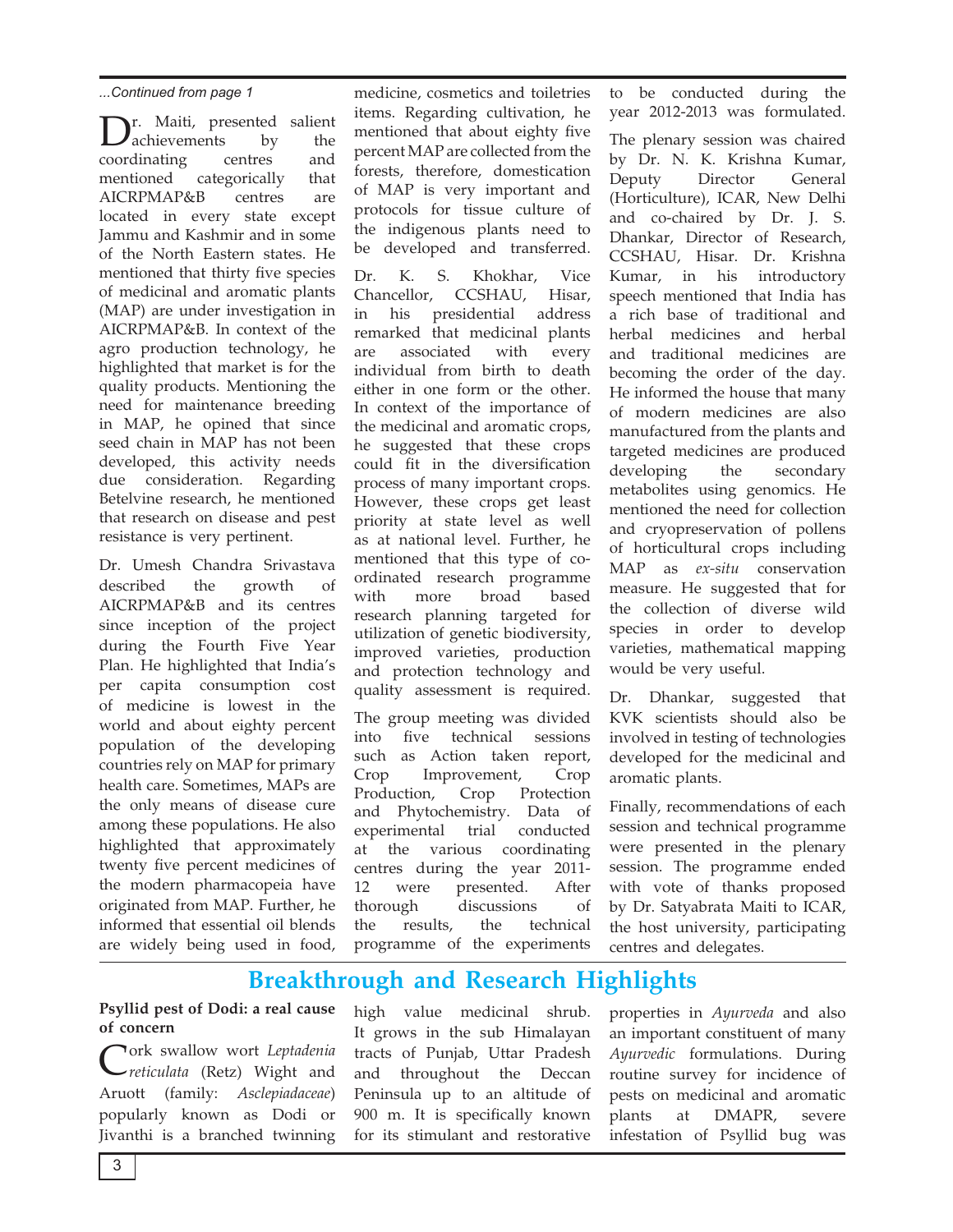

Damage in Dodi *(Leptadenia reticulata )* and adult of pest psyllid *(Diaphorina dakariensis)*

observed on dodi throughout the year. Adult psyllids were 3 to 4 mm in length with transparent and perfectly demarcated black veined wings held roof- like over

the body. Adult Psyllids were commonly found aggregated on new flushes where they feed and mate. The adult laid yellow colour transparent eggs on the unfolded leaves, leaf margins and leaf buds. Nymphs were yellow with red eyes and visible wing pads in later instars and they secrete waxy filaments. The feeding of the Psyllid adults and nymphs cause curling of leaves and the nymphs were seen inside the leaves. In severe cases of infestation, the terminal growing parts get crinkled, fail to develop and get aborted. In later stages, the whole plant get dried. The psyllid was identified as *Diaphorina dakariensis* Boselli (Courtsey Dr. V.V. Ramamurthy, Insect Identification Division, Division of Entomology, IARI, New Delhi).

**New mutants of Isabgol identified**



Isabgol (*Plantago ovata* Forsk.) is an important medicinal plant mainly used as laxative worldwide. Mutation breeding was initiated in Isabgol variety GI-2 using chemical mutagens like DES, EMS and Colchicine for induction of variability at DMAPR. In  $M_6$ generation, among the various

DPO 9- an extended bract mutant DPO 296-4 : a golden yellow leaf mutant DPO 296-4 with parent (GI-2)

stable mutants, two distinctly new mutants *viz*. golden yellow colour leaf (DPO 296-4) and extended bract mutant (DPO 9) were identified. DPO 9 was obtained from DES (0.3%) treatment while DPO 296-4 was obtained from DES (0.1%) treatment. Both the mutants have stabilized and

are true to the type. In Isabgol, distinct morphological markers are less and hence, these two mutants may be useful as makers in the varietal identification while developing high yielding varieties of Isabgol.

**Chandrasur-an emerging medicinal crop**



Chandrasur (*Lepidium sativum*<br>Cruciferae, is an emerging belongs emerging medicinal crop of India. It is

commonly known as garden cress or water cress and is mainly cultivated in Madhya Pradesh, Uttar Pradesh, Rajasthan, Gujarat,

Maharashtra and Haryana. Seeds are used as galactogogoue to promote growth in children also in treatment of asthma and piles. Roots are used in secondary syphilis and tenesmus At CCSHAU, Hisar, germplasm lines were evaluated for variability in leaf shape, size and length. Selection-10 had round leaf and tall where as Selection- 12-1 had long leaf and Selection-HLS-5 had serrated leaf with compact plant habit.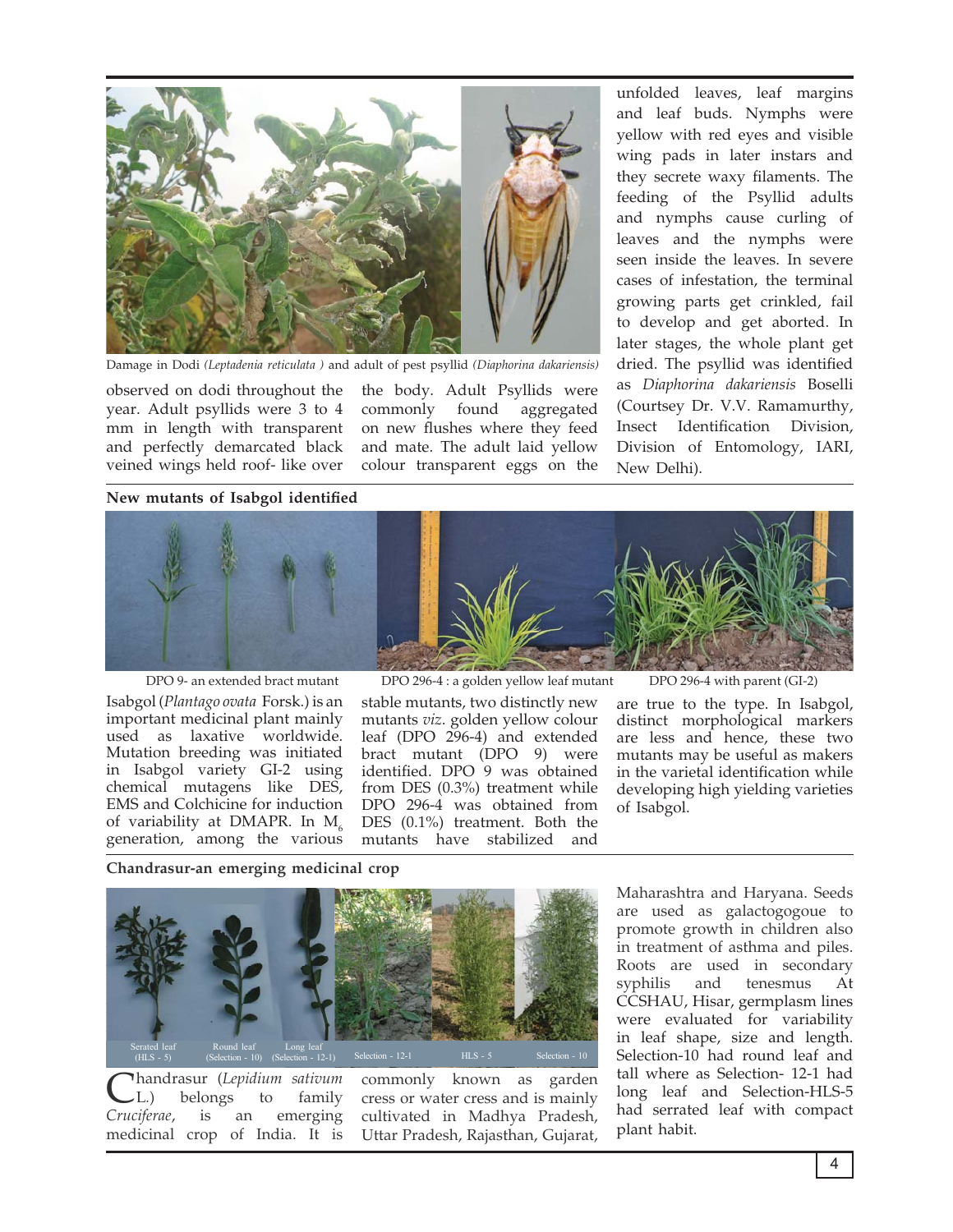# **From the Directorate**

**Trainers' training programme on "Good Agricultural and Collection Practices (GACP) for Medicinal and Aromatic Plants" organised** 



five day trainers' training<br>programme on "Good<br>icultural and Collection programme. Agricultural Practices for Medicinal and Aromatic Plants" sponsored by National Medicinal Plant Board (NMPB), New Delhi was organized

during September 25-29, 2012 at the directorate. The themes of this training programme were capacity building and dissemination of the key principles of GACP for medicinal and aromatic plants. Nineteen participants

**DMAPR scientist got ICAR award for outstanding post graduate doctoral thesis in agricultural and allied sciences**



Dr. R. Nagaraja Reddy, scientist (Plant Breeding), got the prestigious Jawaharlal Nehru award for outstanding post graduate doctoral thesis on "Identification of genomic regions responsible for stay green and other agronomically important traits in Sorghum" in agricultural and allied sciences for 2011. Dr. Reddy was awarded the degree by Osmania University, Hyderabad, in 2010. The Jawaharlal Nehru award includes a medal, a citation and Rs. 50000 in cash.

from NMPB, SAUs, DBT institute and nongovernmental organization attended the training programme. Different aspects such as identification, collection, cultivation, pest and diseases management, post harvest management and value addition were covered in the training programme. The participants were also educated through a visual display of CD on GACP of MAP compiled by NMPB and DMAPR. Other relevant aspects on protection of plant varieties, breeders and farmers' right, DUS testing, quality control, certification, marketing and supply chain and biodiversity management were also covered. In the valedictory function, Dr. Satyabrata Maiti, Director, DMAPR appreciated the participants for their keen interest on the subject and their involvement during the entire training programme.

### **Institute management committee (IMC) meeting held**

 $24<sup>th</sup>$  and  $25<sup>th</sup>$  IMC meetings were<br>held on July 07 and September 15, 2012, respectively under the chairmanship of Dr. Satyabrata Maiti, Director, DMAPR. Various developmental issues and activities were discussed in the meeting. In the  $25<sup>th</sup>$  meeting salient recommendations of the QRT were presented by the QRT chairman which were discussed.

### **QRT meeting held**

 $\mathbf{Q}_{\text{chairmanship of Padamashree}}^{\text{RT}}$ Prof. P. Pushpangadan with members including Dr. C. K. Katiyar, Dr. Bhag Mal, Dr. S. Edison, Prof. S.R. Yadav and Dr. S.K. Pareek visited DMAPR during September 14- 15, 2012 and prepared a draft recommendations which were presented in the 25<sup>th</sup> IMC meeting held on September 15, 2012.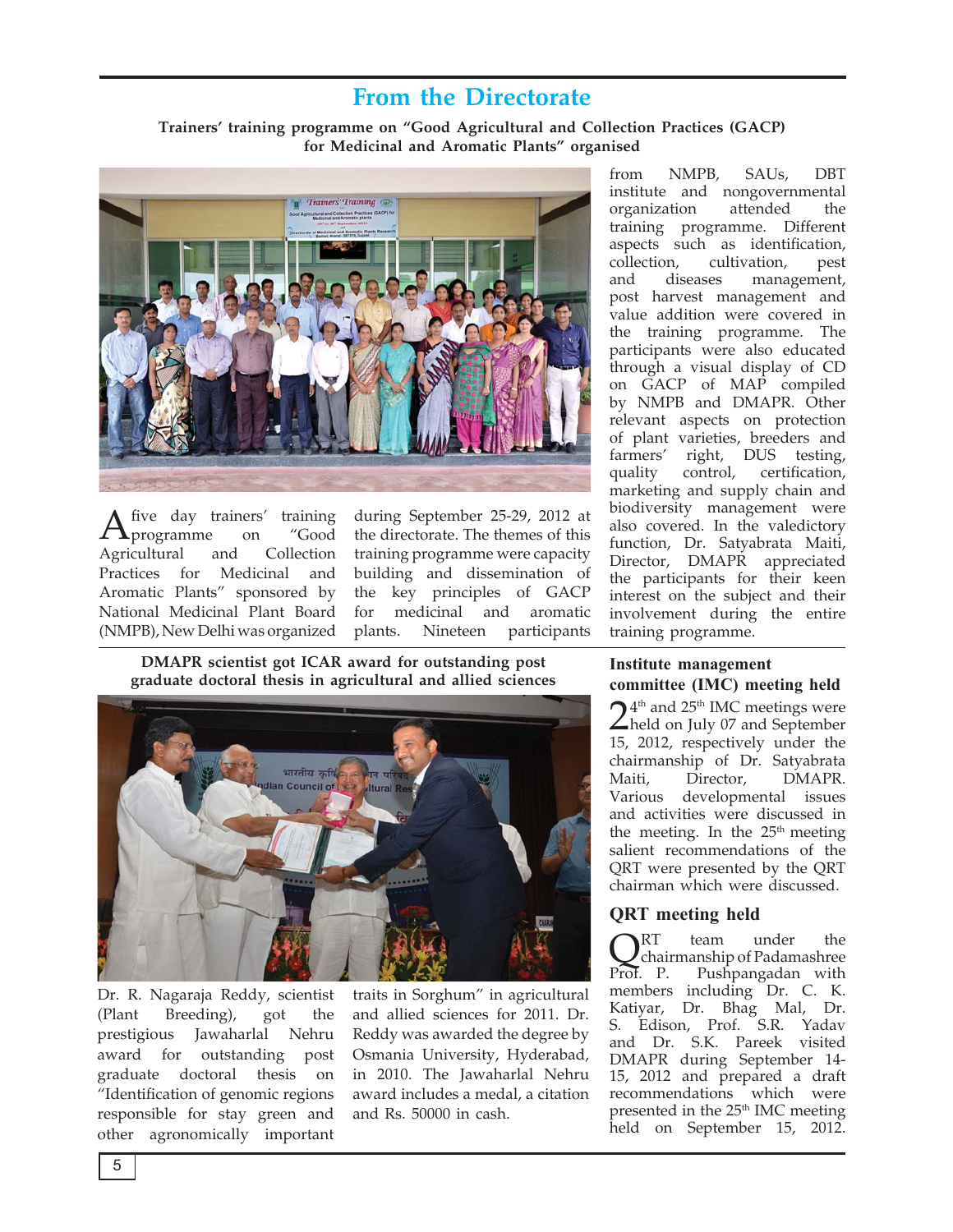## <u>हिन्दी दिवस का आयोजन</u>



औषधीय एवं सगंधीय पादप अनुसंधान *निदेशालय* में राजभाषा कार्यान्वयन *स*मिति के तत्वाधान में १४ से २१ सितम *बर, २०१२ तक हिन्दी सप्ताह हर्षोल्लास*  $\dot{\mathcal{R}}$  मनाया गया, जिसके अन्तर्गत हिन्दी *के प्रयोग को बाढावा देने हेतु अनेक Mç™ÜUÚ ÜU¢²üRU}¢¢ïæ ÜU¢ ¥¢²¢ï…Ý çÜU²¢ x¢²¢ J "æSƒ¢Ý ÜUï "|¢è ÜU}¢ü™¢çÚ²¢ïæ Ýï इन प्रतियोगिताओं में बढ़−चढ़ कर माग लिया* । २१ सितम्बर को समापन समारोह

*का आयोजन किया गया* । समारोह के <u>मुख्य अतिथि श्रीमान अशोक कुमार</u> *श्रीवास्तव, उपमंण्डल अभियंता, भारत*  $\overline{x}$ *संचार निगम लिमिटेड, आणंद व श्री आनन्द प्रकाश राय. वरिष्ठ अध्यापक. हिन्दी*, केन्द्रीय विद्यालय, वल्लभ *f*aद्यानगर, आणंद, विशिष्ठ अतिथि थे *¼ƒ¢ "}¢¢Ú¢ïã ÜUè ¥Š²ÿ¢¼¢ çÝÎïࢢH² ÜUï निदेशक* व राजभाषा कार्यान्वयन समिति के अध्यक्ष डॉ. सत्यब्रत माईति ने की ।

**Vigilance awareness week observed at DMAPR**



Vigilance awareness week was observed at the directorate from October 29 - November 03, 2012. A workshop on "Transparency in Public Procurement" was organised on November 03, 2012. Shri Vinod Chakravarty, Deputy Commissioner (Income Tax), Anand, was Chief Guest and Dr. Satyabrata Maiti, Director, DMAPR presided over the valedictory function. Shri Chakravarty, in his speech suggested the need for application of information technology (IT) tools in order to bring transparency in public offices. Dr. Maiti highlighted the usefulness of Right To Information (RTI) Act and its role in bringing transparency in public administration. At the end, Mr. K. Raghunadhan, Assistant Administrative officer, DMAPR proposed the vote of thanks.

#### **List of distinguished visitors**

- Dr. D. J. Patel, Ex. Principal, B A College of Agriculture, AAU, Anand on July 27, 2012
- Dr. Srinivasan, Director, NRC on Plant Biotechnology, New Delhi on September 1, 2012
- Padamashree Prof. P.<br>Pushpangadan, DG, AIHBPD, Pushpangadan, DG, Trivandrum on September 14, 2012
- Dr. C.K. Katiyar, Vice President & Head, Health Care Research, Dabur India Ltd., New Delhi on September 14, 2012
- Dr. Bhag Mal, Former Coordinator, Bio-Diversity International, New Delhi on September 14, 2012
- Dr. S. Edison, Former Director, CTCRI, Trivandrum on September 14, 2012
- Prof S.R. Yadav, Deptt. of Botany, Shivaji University Kohlapur on September 14, 2012
- Dr. S.K. Pareek, Retd. Principal Scientist, NBPGR, New Delhi on September 14, 2012
- Dr. Shyam Singh, Ex. Director, NRC on Citrus, Nagpur on September 22, 2012
- Dr. R. N. Pal, Ex. DDG (Horticulture), ICAR, New Delhi on September 22, 2012
- Dr. Ramana Rao, Ex. ADG (Horticulture II), ICAR, New Delhi on October 10, 2012
- Dr. V. J. Shivankar, Director, NRC for Citrus, Nagpur on October 11, 2012
- Dr. N. K. Krishna Kumar, DDG (Horticulture), ICAR, New Delhi on November 21, 2012
- Dr. S. K. Sharma, Director, CIAH, Bikaner on November 22, 2012
- Dr.A. R.Pathak, Vice Chancellor, NAU, Navasari on November 24, 2012
- Dr. A M. Shekh, Vice Chancellor, AAU, Anand on November 24*, 2012*
- Dr.A.J.Pandya, Director Student Welfares, AAU, Anand on November 24, 2012
- Dr. Rameshwar Singh, Project Director, DKMA, New Delhi on November 29, 2012
- Mr. S. N. Tyagi, Ex. CEO, SMPB, Gandhinagar on December 11, 2012
- Dr. K. S. Varaprasad, Director, DOR, Hyderabad on December 19, 2012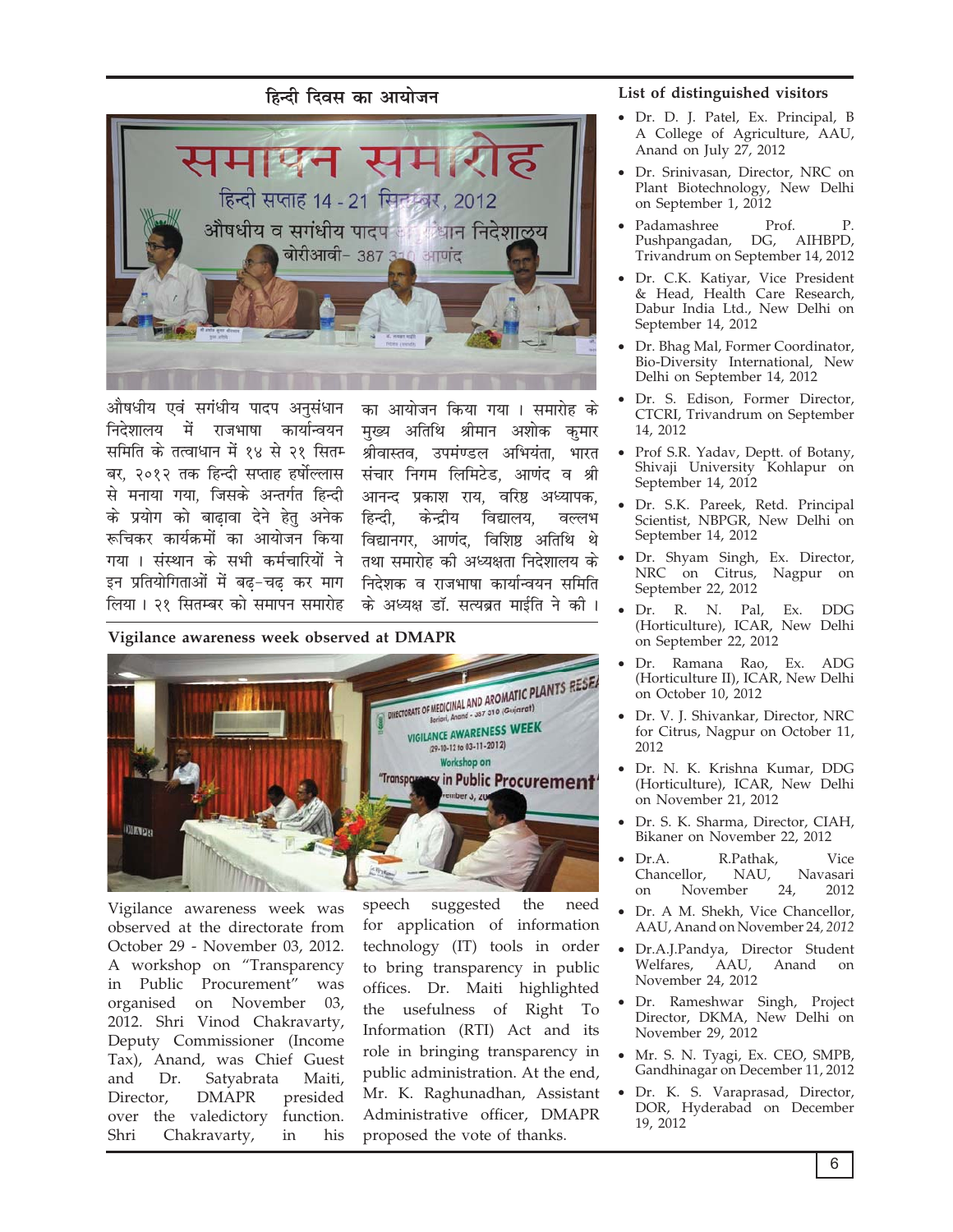#### **Foundation day celebrated**

21<sup>ST</sup> FOUR DATION DAY CELEBRA 24" November, 2012 lants Research Directorate of Medicinal and Aromatic Boriavi, Ana

The 21<sup>st</sup> Foundation Day was celebrated on November 24, 2012 at the directorate. On this occasion, a voluntary blood donation camp was organized. Dr. A.M. Shekh, Vice Chancellor, AAU, Anand presided over the annual day function. Dr. A.R. Pathak, Vice Chancellor, Navasari Agricultural University, Navasari was the Chief Guest and Dr. K.C.Dalal, Ex. Director,

DMAPR was the Special Guest in the function. On this occasion, "Agriculture Education Day" was also celebrated at the directorate and a special lecture on "Career Prospects in Agriculture" by Dr. A.J. Pandya, Director, Student Welfares, Anand Agriculture University was organized. Fifty four higher secondary students from Kendriya Vidyalaya, Vallabh Vidhyanagar and Anandalaya, Anand attended the programme.

#### **Our new colleague**



Dr. Vandana Tripathy, Senior Scientist (Agricultural Chemicals) joined on July 20, 2012. DMAPR family extends heartily welcome to her.

#### **Super critical extraction facility created**

Super critical extraction facility (SFE) for research applications has been created at the directorate. SFE is an advance green technique for extraction of natural products.

| Traman Resource Development |                                                                                                                                 |                                                                                               |  |
|-----------------------------|---------------------------------------------------------------------------------------------------------------------------------|-----------------------------------------------------------------------------------------------|--|
| Date                        | Training/seminar/conference/meetings                                                                                            | Participating scientist                                                                       |  |
| July 18-19, 2012            | Review meeting of the scheme "Spices and<br>Aromatic Plants Under Central Sector Scheme" at<br>UAS, Bangalore                   | Dr. R.S. Jat                                                                                  |  |
| September 3-23, 2012        | Training on "Resource Conservation Practices for<br>Soil Health Security" at Dr. Panjabrao Desmukh<br>Krishi Vidyapeeth Akola   | Dr. B.B. Basak                                                                                |  |
| October 3-5, 2012           | XX <sup>th</sup> Annual Group Meeting of AICRP on<br>MAP&B at CSSHAU, Hisar                                                     | Drs. P. Manivel, Satyanshu Kumar,<br>Vipin Chaudhary, R.S.Jat, N.S.Rao and<br>Vanita Salunkhe |  |
| November 6-7, 2012          | National Seminar on Medicinal Plants: Status and<br>Future at Shivaji University, Kolhapur                                      | Dr. P. Manivel                                                                                |  |
| November 15-17,2012         | 7 <sup>th</sup> International Symposium on Recent Advances in<br>Natural Products at Amity University, Noida, U.P.              | Dr. Satyanshu Kumar<br>Dr. V.S. Rana                                                          |  |
| November 26-30, 2012        | Third International Agronomy Congress at IARI,<br>New Delhi                                                                     | Dr. R.S. Jat                                                                                  |  |
| December 1-2, 2012          | Symposium on Managing Stress in Drylands<br>under Climatic Change Scenarios at Central Arid<br>Zone research Institute, Jodhpur | Dr. Vipin Chaudhary                                                                           |  |
| December 5-6, 2012          | Meeting of Project Coordinators' for Streamlining<br>and Consolidating the AICRPs and Network<br>Project for XII Plan.          | Dr. Vipin Chaudhary                                                                           |  |
| December 9, 2012            | Sensitization meeting of Scientist In-Charges of<br>PME Cells of ICAR at NDRI, Karnal                                           | Dr. Satyanshu Kumar                                                                           |  |

## **Human Resource Development**